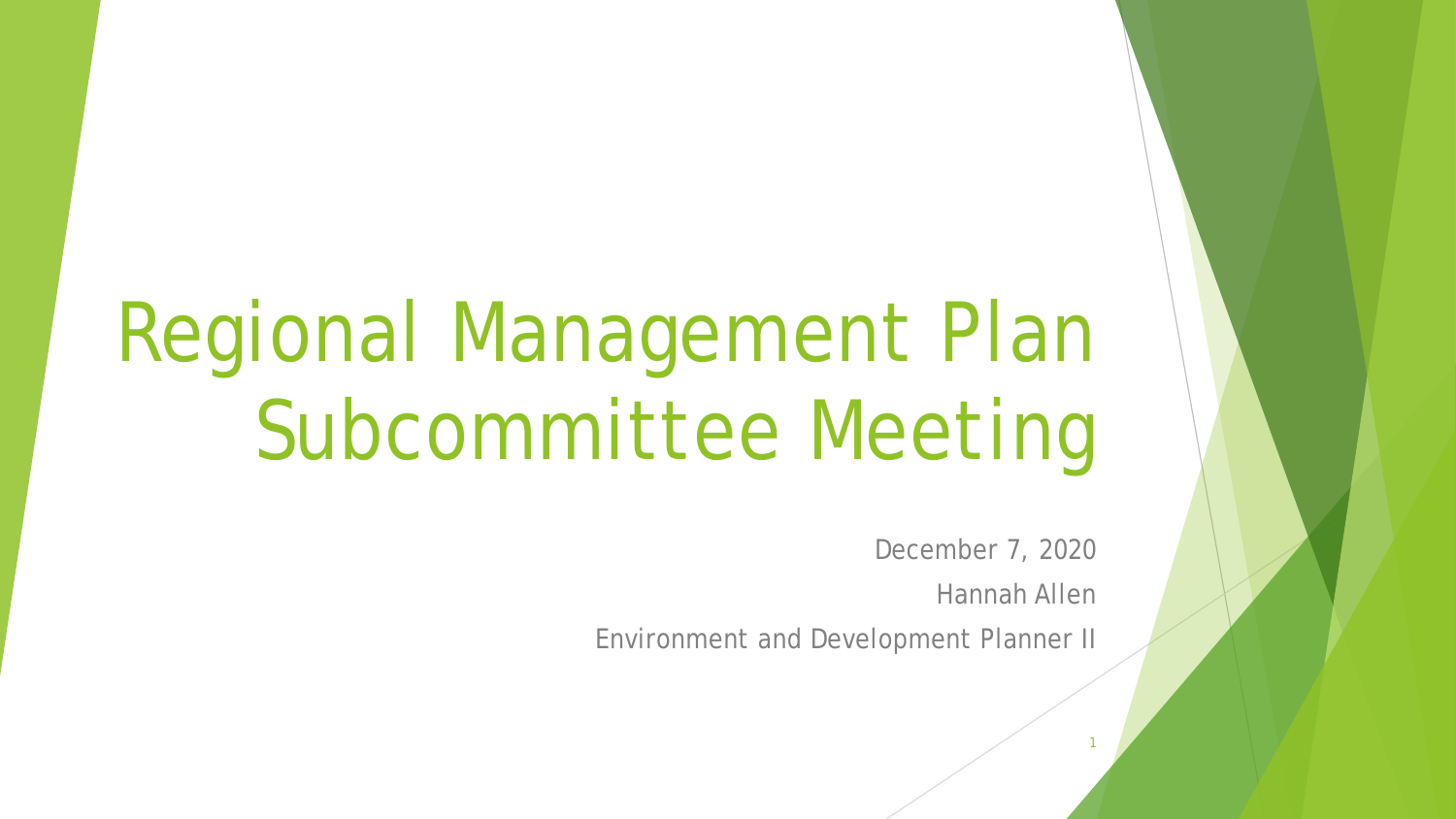# Today's Agenda

- 1. April 8, 2020 Meeting Summary
- 2. Nomination and Election of Subcommittee Vice-Chair
- 3. Regional Solid Waste Management Plan Update
- 4. Roundtable Topics/Other Business
- 5. Schedule for Next Regional Management Plan Subcommittee Meeting
- 6. Adjournment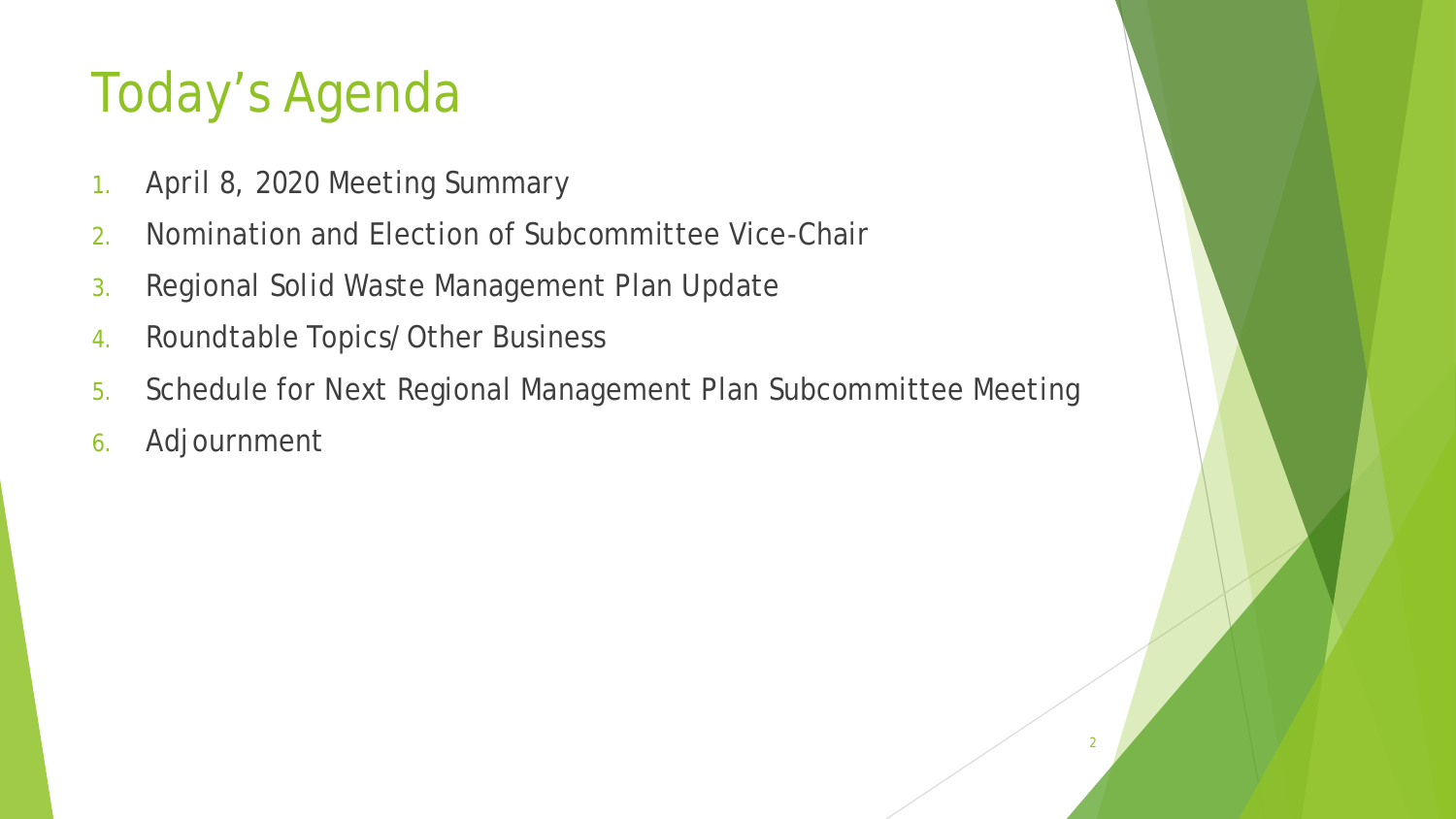## 1. Meeting Summary

The [April 8, 2020 Meeting Summary](https://nctcog.org/nctcg/media/Environment-and-Development/Committee%20Documents/RCC-Regional%20Management%20Plan%20Sub/FY2020/2020-04-08-RMPS-Summary.pdf?ext=.pdf) will be presented for approval.

 During this conference call, NCTCOG presented the further analyzed data from the Regional Solid Waste Focus Area Survey and discussed preliminary steps for updating the Regional Solid Waste Management Plan.

## 2. Nomination and Election of Subcommittee Vice-Chair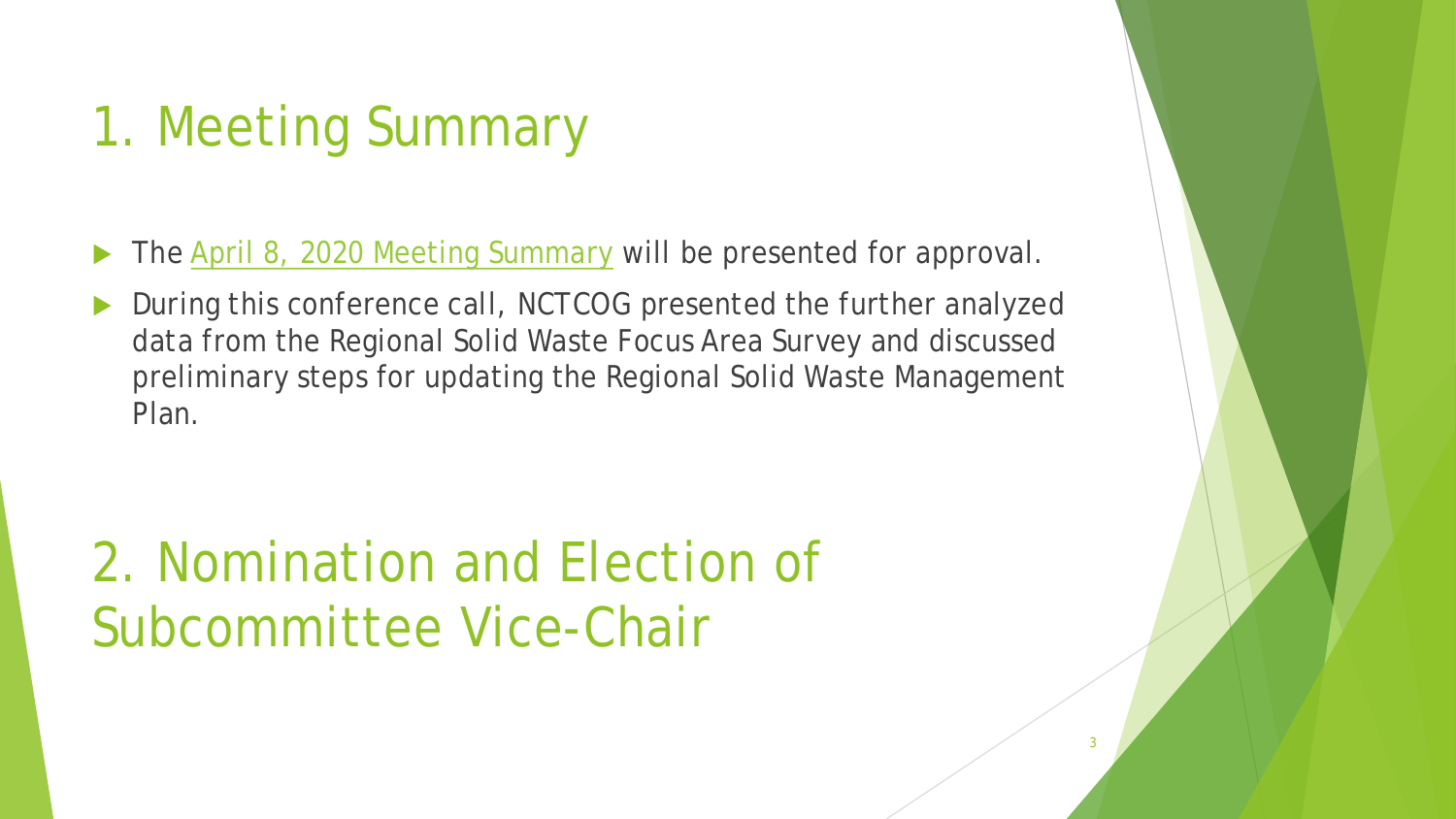# 3. Regional Solid Waste Management Plan Update

- NCTCOG provided a copy of the templates provided by TCEQ to the subcommittee in the meeting save-the-date, along with links to the existing Volume I and Volume II of the Regional Solid Waste Management Plan.
- NCTCOG expected to receive these templates from TCEQ over the summer but did not receive them until October 2020.
- No additional progress has been made since the April RMPS meeting due to the delay in receiving the templates.
- As a reminder, NCTCOG is only contractually obligated to update Volume I of the Regional Plan and submit it to TCEQ by January 1, 2022. However, if the updated goals and objectives in Volume I are significantly different than what is currently listed in Volume II, Volume II will also need to be updated.
	- *This deadline also includes a public meeting/public comment period and both RCC and NCTCOG Executive Board approval.*
- When updating Volume I and Volume II, we are required to utilize TCEQ's provided templates to ensure consistency across all 24 COGs. 4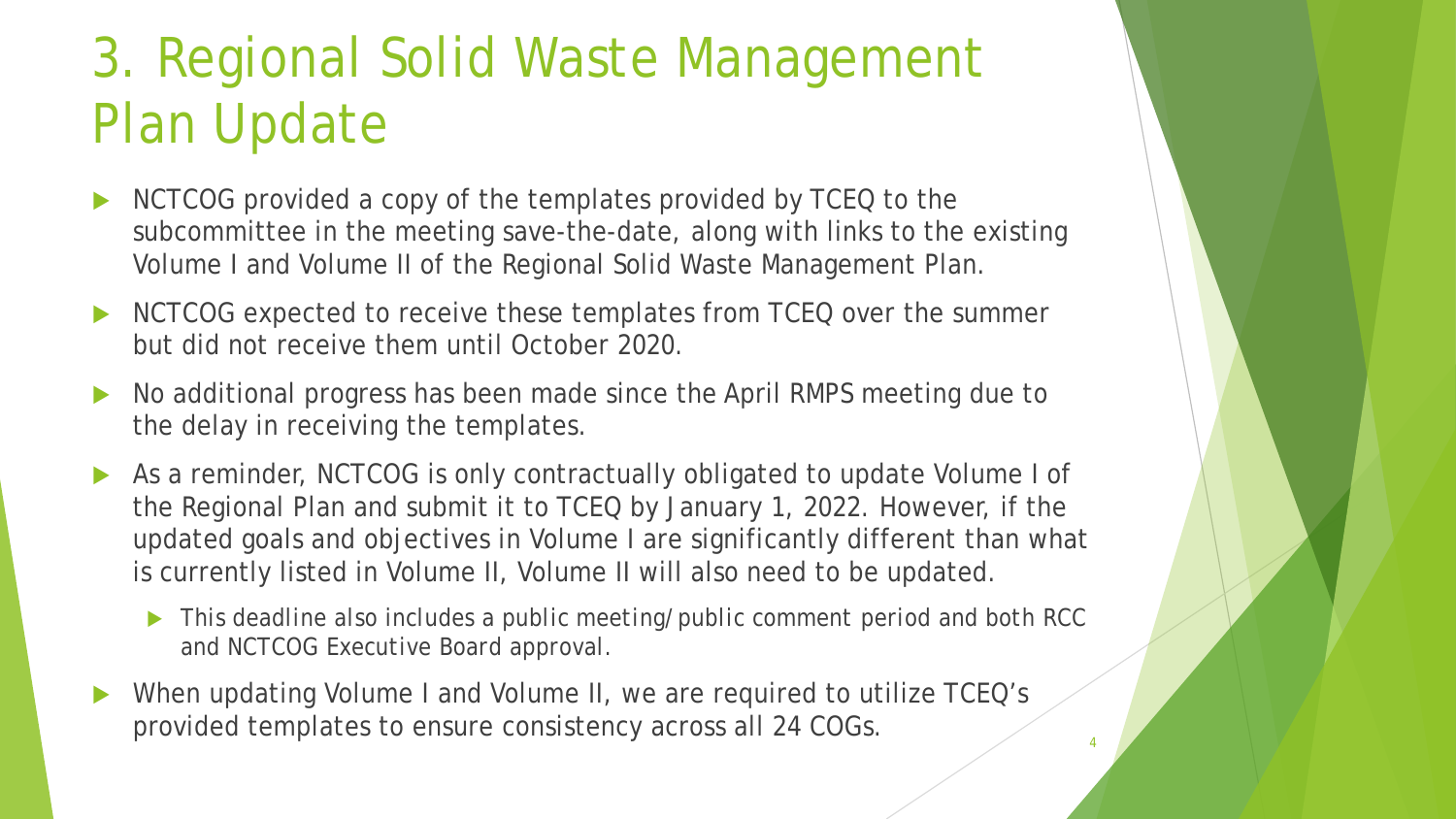### Major Items to Note – Volume I

- Template is very similar to the existing Volume I
- Differences in Section II: Plan Content:
	- Recycling Rate Goal for the Region
	- More specific information requested on Table II.B. Waste Minimization, Reuse, and Recycling
- Most of the language in this Volume comes directly from the Texas Health and Safety Code re: Contents of Regional or Local Solid Waste Management Plans

## Anticipated Next Steps for Volume I

- NCTCOG will distribute a survey to the region to determine if the goals and objectives in the current Regional Plan are still applicable/relevant and will reconvene the RMPS after the survey has closed and results have been analyzed.
- NCTCOG will also seek feedback from the region on what the recycling rate goal should be.

5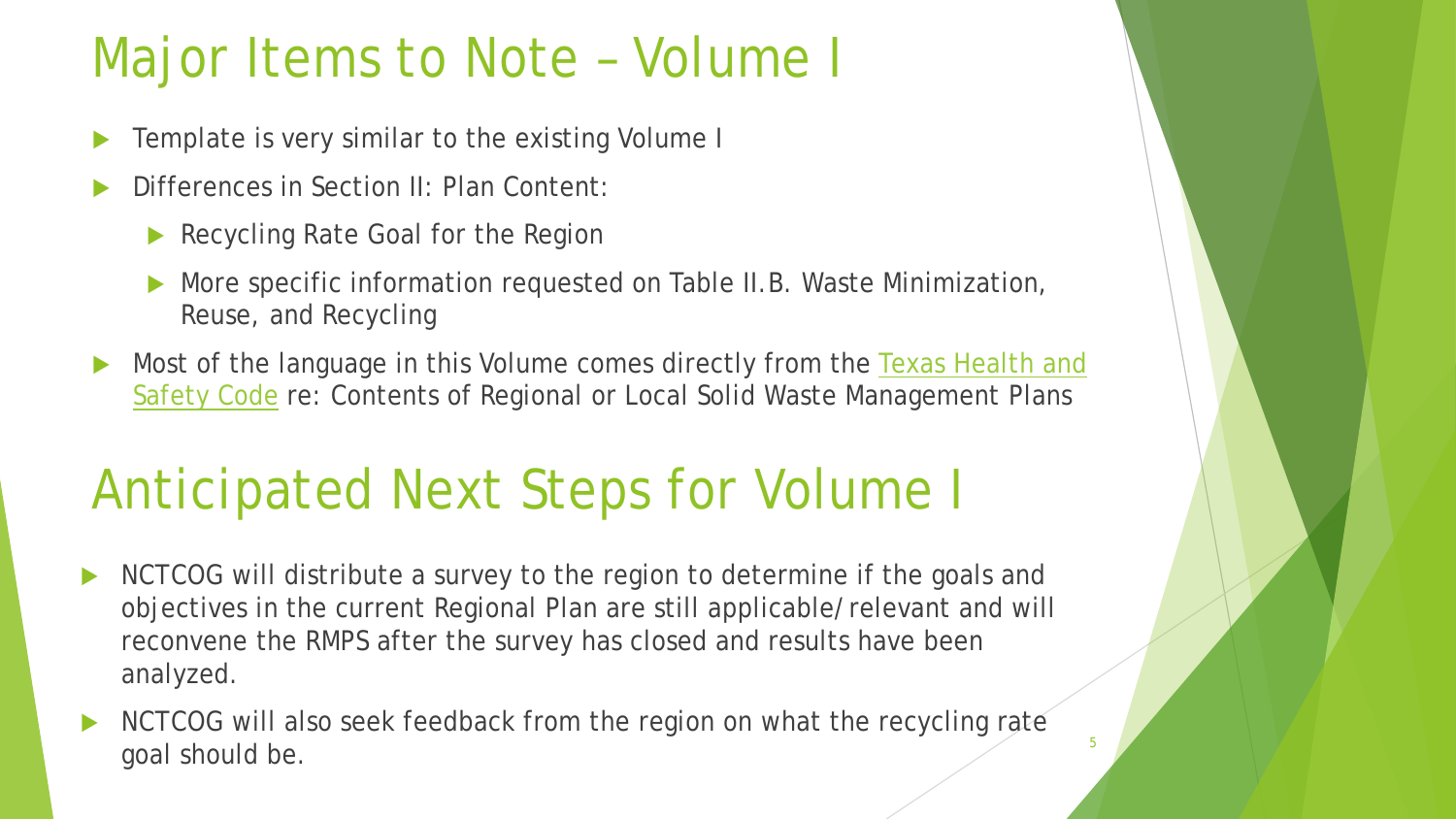### General Timeline for Updating Volume I

| <b>Task</b>                                        | <b>Expected Deadline</b> |
|----------------------------------------------------|--------------------------|
| NCTCOG distribute Goals and Objectives Survey      | February 2021            |
| <b>Survey Closes</b>                               | <b>March 2021</b>        |
| NCTCOG analyze results and provide update to RMPS  | May 2021                 |
| Provide update at RCC Meeting                      | May 2021                 |
| Provide draft document for RMPS review/comments    | <b>June 2021</b>         |
| Public Meeting and Public Comment Period (30 days) | August 2021              |
| Regional Management Plan Subcommittee Approval     | October 2021*            |
| <b>Resource Conservation Council Approval</b>      | November 2021*           |
| <b>NCTCOG Executive Board Approval</b>             | December 2021*           |
| Submit to TCEQ                                     | January 1, 2022          |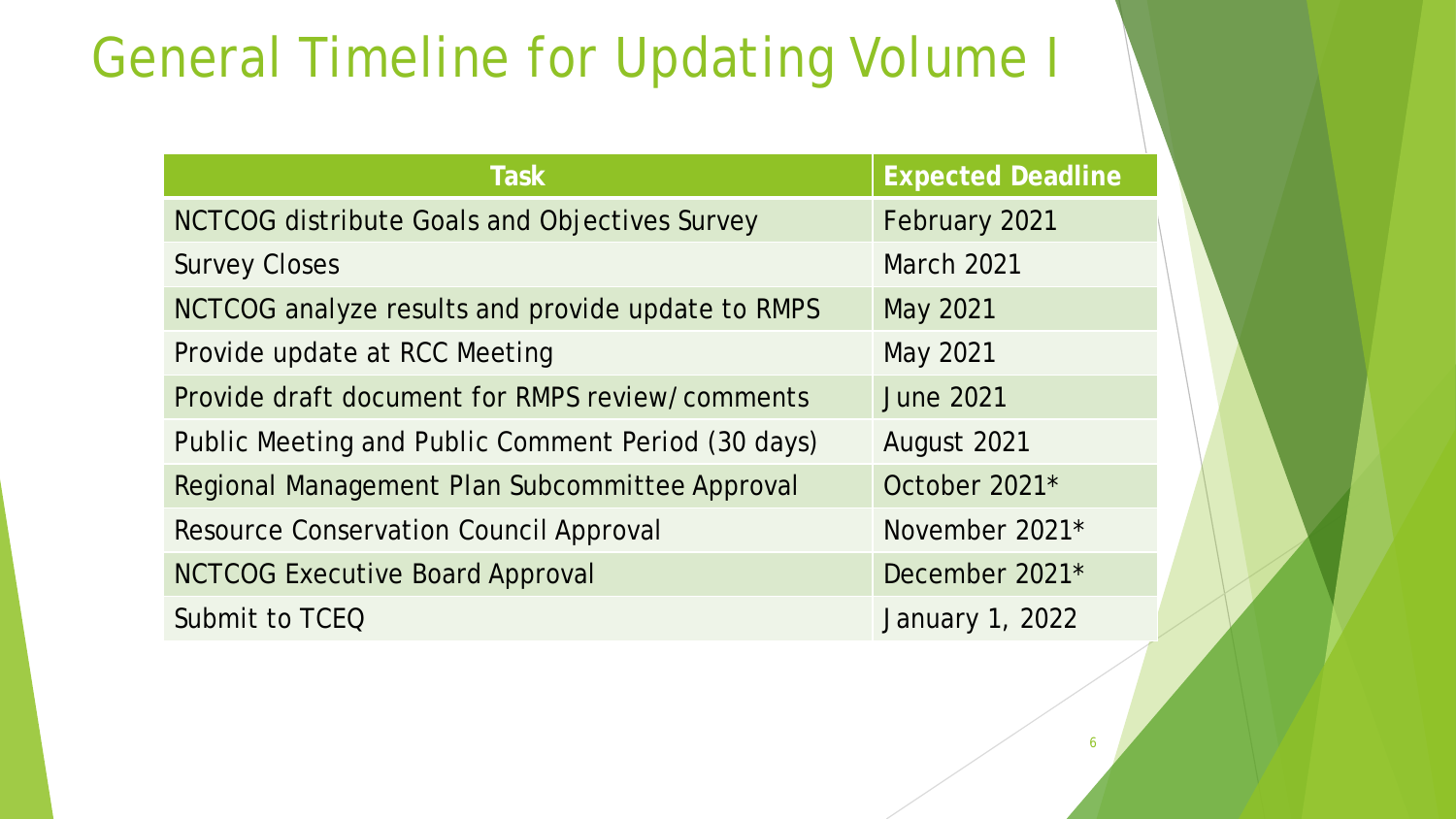### Major Items to Note – Volume II

- Template is extremely different as compared to the existing Volume II
- Not much flexibility in what is included in Volume II
- Not contractually required to complete an update to Volume II, but will require an update if the goals and objectives are significantly changed
	- If an update is needed, it may need to also be completed by January 2022
- An update to Volume II would require more in-depth surveys from the RCC and from the region
- Many items in this template could potentially require NCTCOG to hire a contractor to help complete an update to Volume II
	- Data analysis on commercial and industrial waste generation, projections for future solid waste disposal by type, adequacy of existing facilities and practices, etc.
	- What data is available on commercial and industrial waste generation?
		- ▶ Tables call for an identification and description of "significant commercial and industrial waste activities affecting waste generation and disposal in the region"

7

▶ Can the adequacy of existing facilities and practices be determined in survey format by NCTCOG and RMPS/RCC members? A description of any inadequacies would need to be addressed in attachments as well.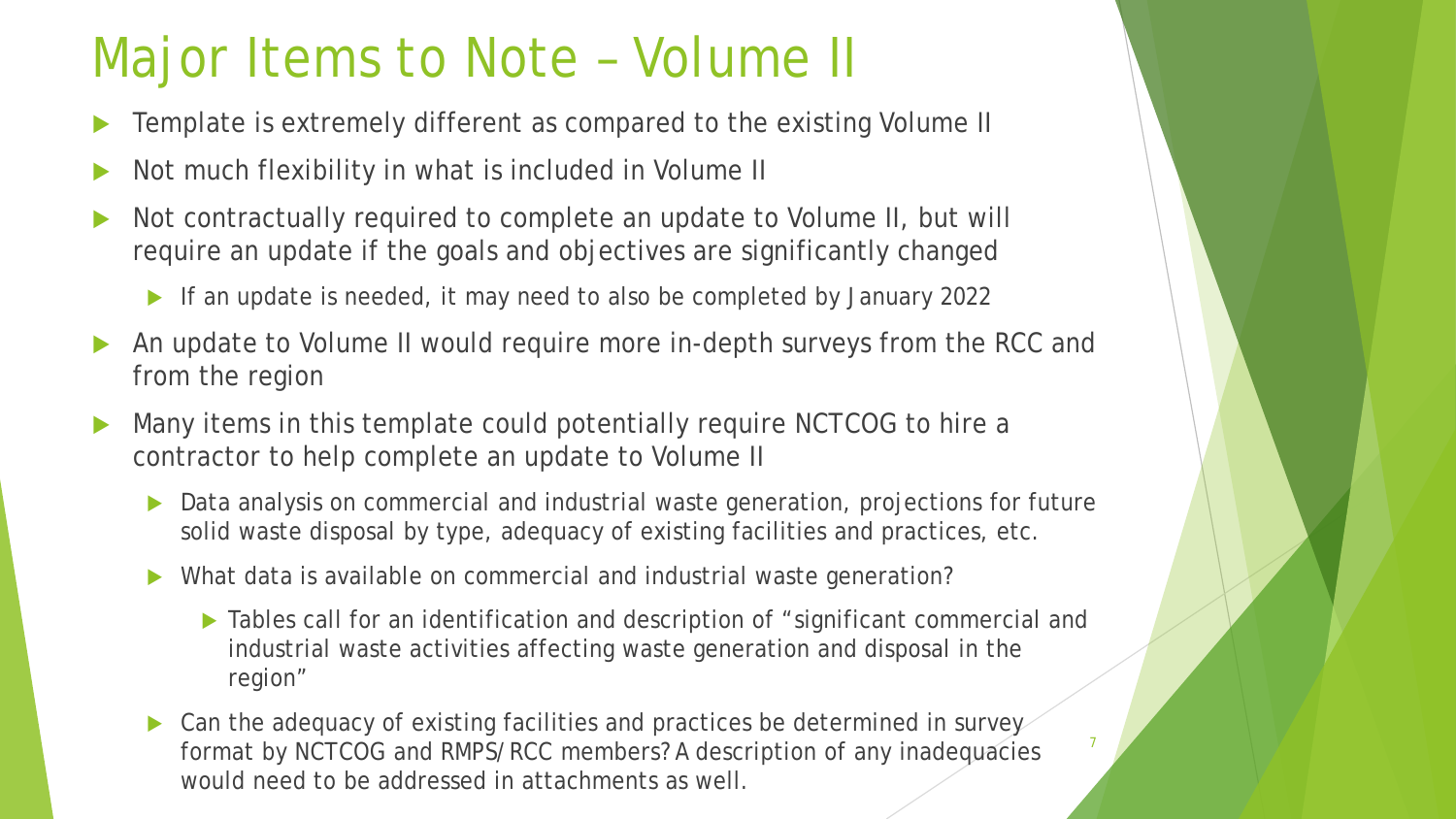#### Anticipated Next Steps for Volume II

- Begin discussions with RMPS on feasibility of completing an update to Volume II in house or if a contractor is needed to assist NCTCOG
- If a contractor is needed to assist with completion of the update, NCTCOG will need to release an RFP very soon in order to meet the expected timeline
	- After receiving comments and feedback, NCTCOG will complete an internal assessment of needs and develop a scope of work.
- After conclusion and analyzation of the goals and objectives survey, NCTCOG will coordinate with the RMPS on any major changes and if the changes impact the need for updating Volume II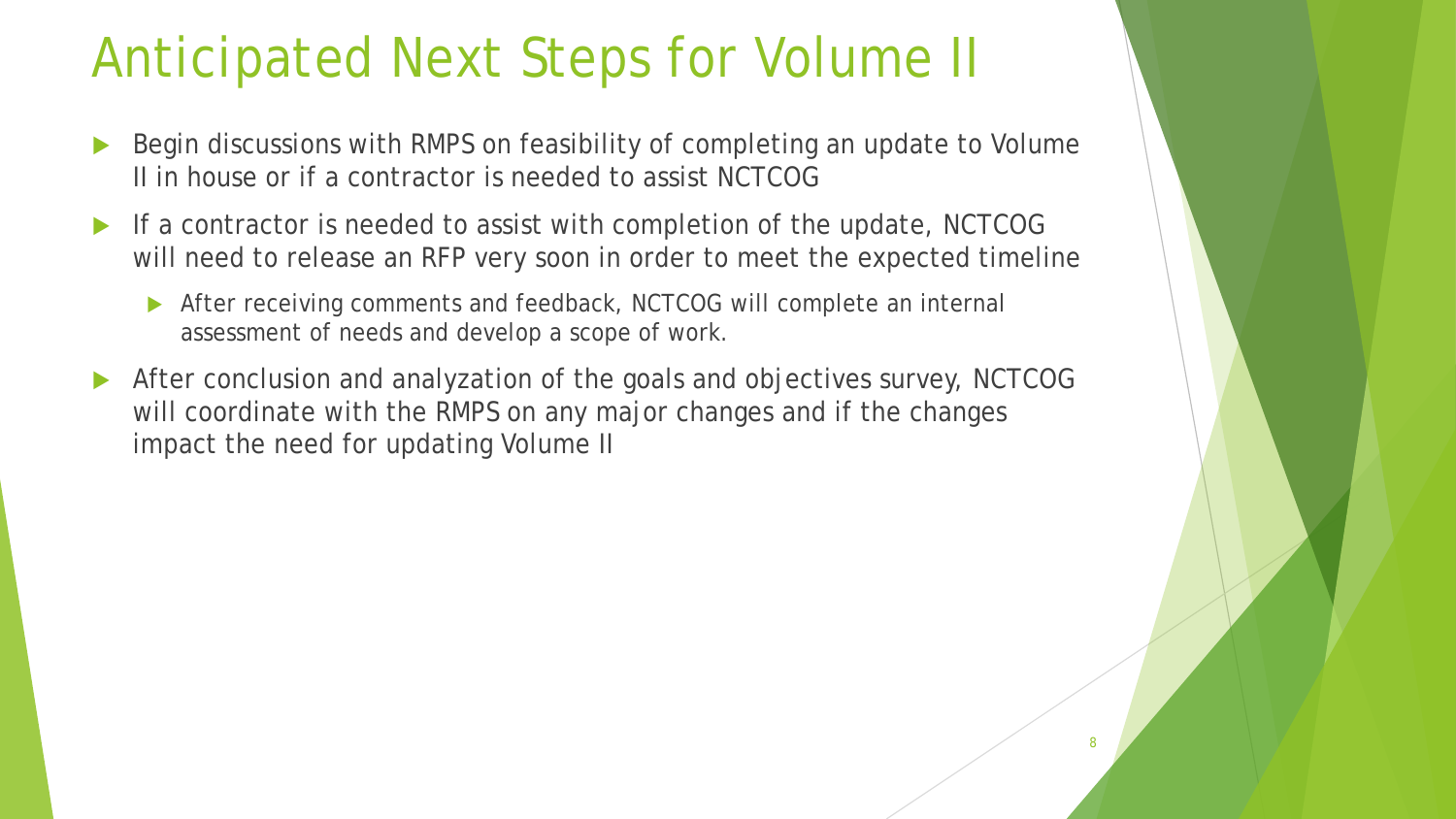#### General Timeline for Updating Volume II

| <b>Task</b>                                                  | <b>Expected Deadline</b> |
|--------------------------------------------------------------|--------------------------|
| NCTCOG finalize determination if contractor needed to assist | January 2021             |
| *NCTCOG develop and release RFP, if needed                   | February 2021            |
| NCTCOG review results of Goals and Objectives Survey         | <b>March 2021</b>        |
| *NCTCOG hire contractor, if needed                           | <b>April 2021</b>        |
| NCTCOG distribute additional surveys, as needed              | May 2021                 |
| Provide update at RCC meeting                                | May 2021                 |
| Close additional surveys                                     | <b>June 2021</b>         |
| Provide draft document for RMPS review/comments              | <b>July 2021</b>         |
| Public Meeting and Public Comment Period (30 days)           | September 2021           |
| Regional Management Plan Subcommittee Approval               | October 2021*            |
| <b>Resource Conservation Council Approval</b>                | November 2021*           |
| <b>NCTCOG Executive Board Approval</b>                       | December 2021*           |
| Submit to TCEQ                                               | January 2022             |
|                                                              | 9                        |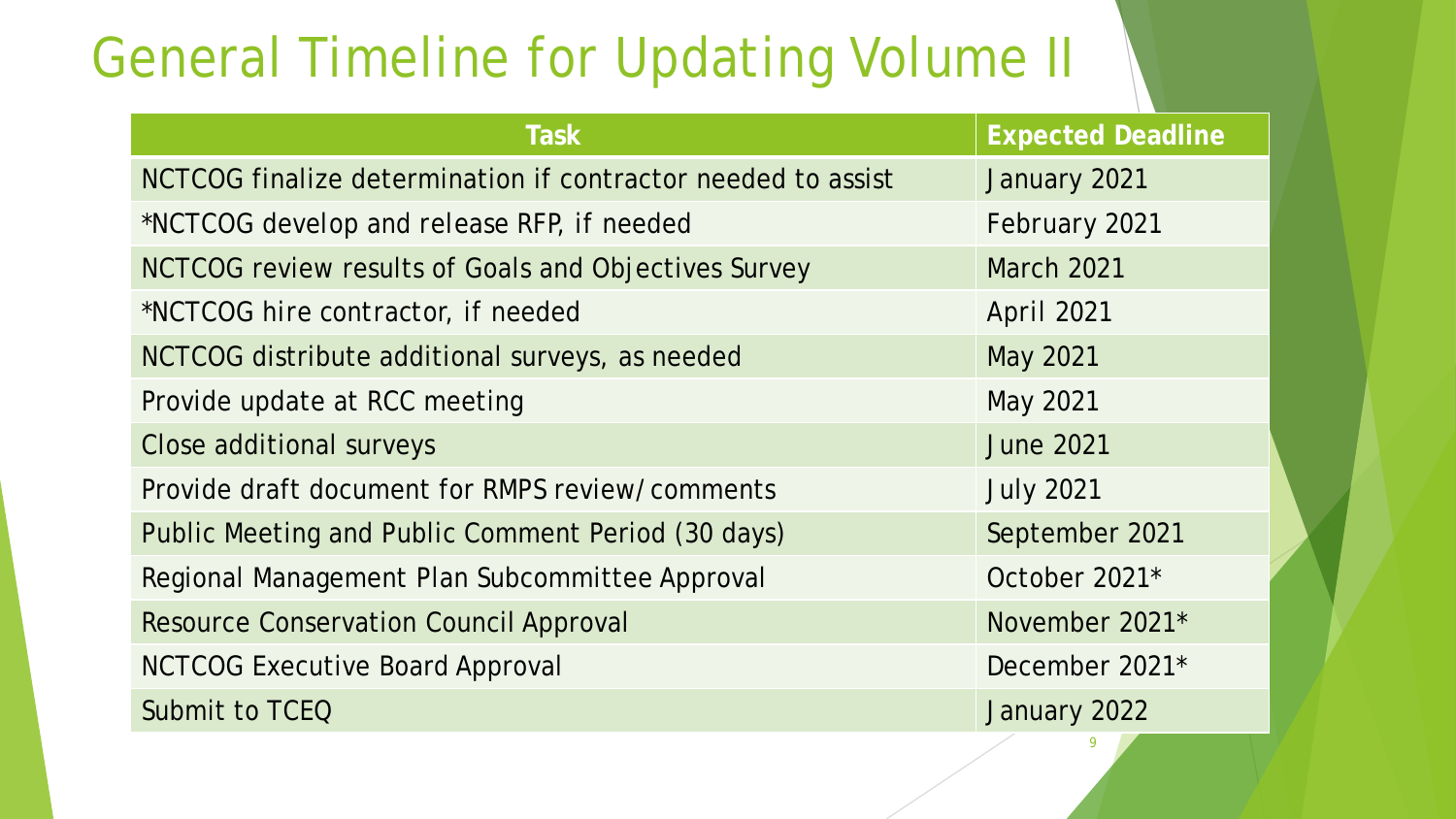#### **Discussion**

4. Roundtable/Other Business

5. Schedule for next Regional Management Plan Subcommittee Meeting